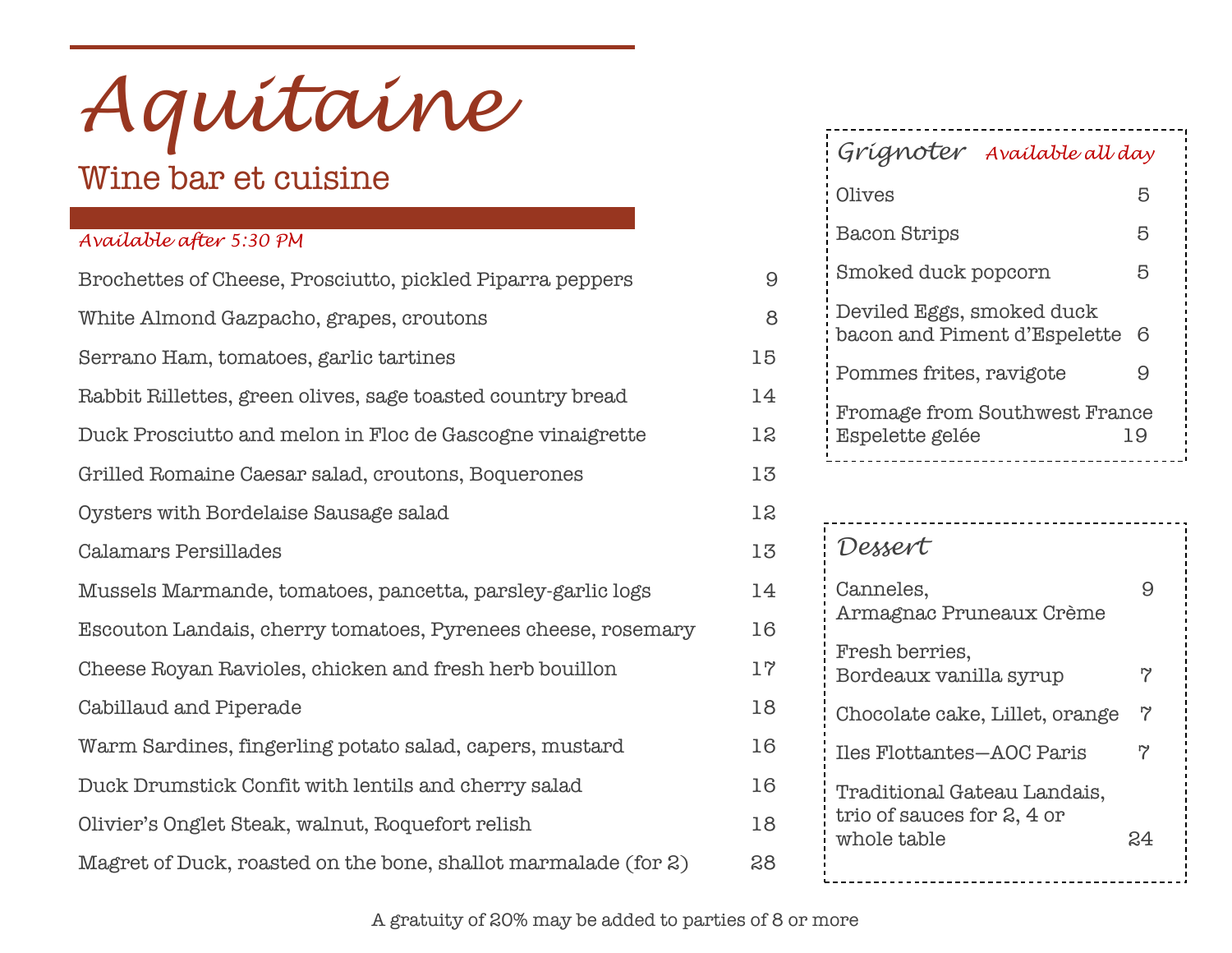# *Sparkling*

| Txakoli de Getariako, Ulacia 2011          | 12 |
|--------------------------------------------|----|
| Cremant de Limoux, J. Laurens NV           | 10 |
| Rosé, Mas de Daumas Gassac, Languedoc 2012 | 16 |
| Champagne, Laurent Perrier, NV             | 20 |

# *White*

| Sauvignon/Gros Manseng, Brumont, Roques, Gascogne 2012   | 9   |
|----------------------------------------------------------|-----|
| Sauvignon/Semillon, Château Bonnet, Entre-Deux-Mers 2012 | 8   |
| Ugni Blanc, Domaine de Rieux, Gascogne 2011              |     |
| Colombard, Mongravet, Côtes de Gascogne 2011             | ry. |
| Chardonnay, Domaine de Mouscaillo, Limoux 2008           | 14  |
| Mauzac/Len de L'el, Domaine de Brin, Gaillac 2011        | 11  |
| Gros Manseng, Brû-Baché, Jurançon Sec 2011               | 12  |
| Semillon, Saxon Brown, Sonoma Valley 2008                | 13  |
| Petit Corbu, Bouscasse, Pacherenc-du-Vic-Bilh Sec 2009   | 10  |

## *Rosé*

| Negrette, Château du Cèdre, Cahors 2012     |  |
|---------------------------------------------|--|
| Carmenère, Apaltagua, Colchagua Valley 2012 |  |

# *Red*

| Merlot/Tannat, Brumont, Roques, Gascogne 2011                         | 10 |
|-----------------------------------------------------------------------|----|
| Pinot Noir, Domaine de Mouscaillo, Limoux 2008                        | 14 |
| Malbec, Château La Coustarelle, Cahors 2009                           | 9  |
| Jurançon Noir, Mas del Perie, You F <sup>*</sup> #k My Wine, Vdp 2011 | 12 |
| Negrette, Château Le Roc, Fronton 2011                                | 9  |
| Bordeaux Blend, Château Guibot Fourvieille, St. Emilion 2009          | 16 |
| Cabernet Franc, Beaucanon, Napa Valley 2006                           | 13 |
| Cabernet Sauvignon, Forefront, Pineridge, Napa Valley 2010            | 15 |
| Petit Verdot, Forlorn Hope, Suisun Valley 2007                        | 18 |
| Tannat, Château Montus, Madiran 2006                                  | 20 |

# *Sweet and Fortified*

| Jurançon, Lapeyre,<br>La Magendia 2009     | 12 |
|--------------------------------------------|----|
| Pacherenc-du-Vic-Bilh,<br>Berthoumieu 2010 | 12 |
| Sauternes, La Fleur d'Or<br>2010           | 13 |
| Ambre des Rivesaltes,<br>Piquemal 1988     | 18 |
| Banyuls, Arbe Rous 2010                    | 11 |
| Beer                                       |    |
| Pilsner, König, Germany                    | 5  |
| Blanche des Bruxelles, Belgium             | 6  |
| Red Ale, Gavroche, France                  | 7  |
| Amber, Caracole, Belgium                   | 8  |
| Saison, Brasserie Lebbe, 750ml<br>France   | 18 |
| Beverages                                  |    |
| <b>Sparkling Lemonade</b>                  | 4  |
| <b>Bundaberg Ginger Beer</b>               | 5  |
|                                            |    |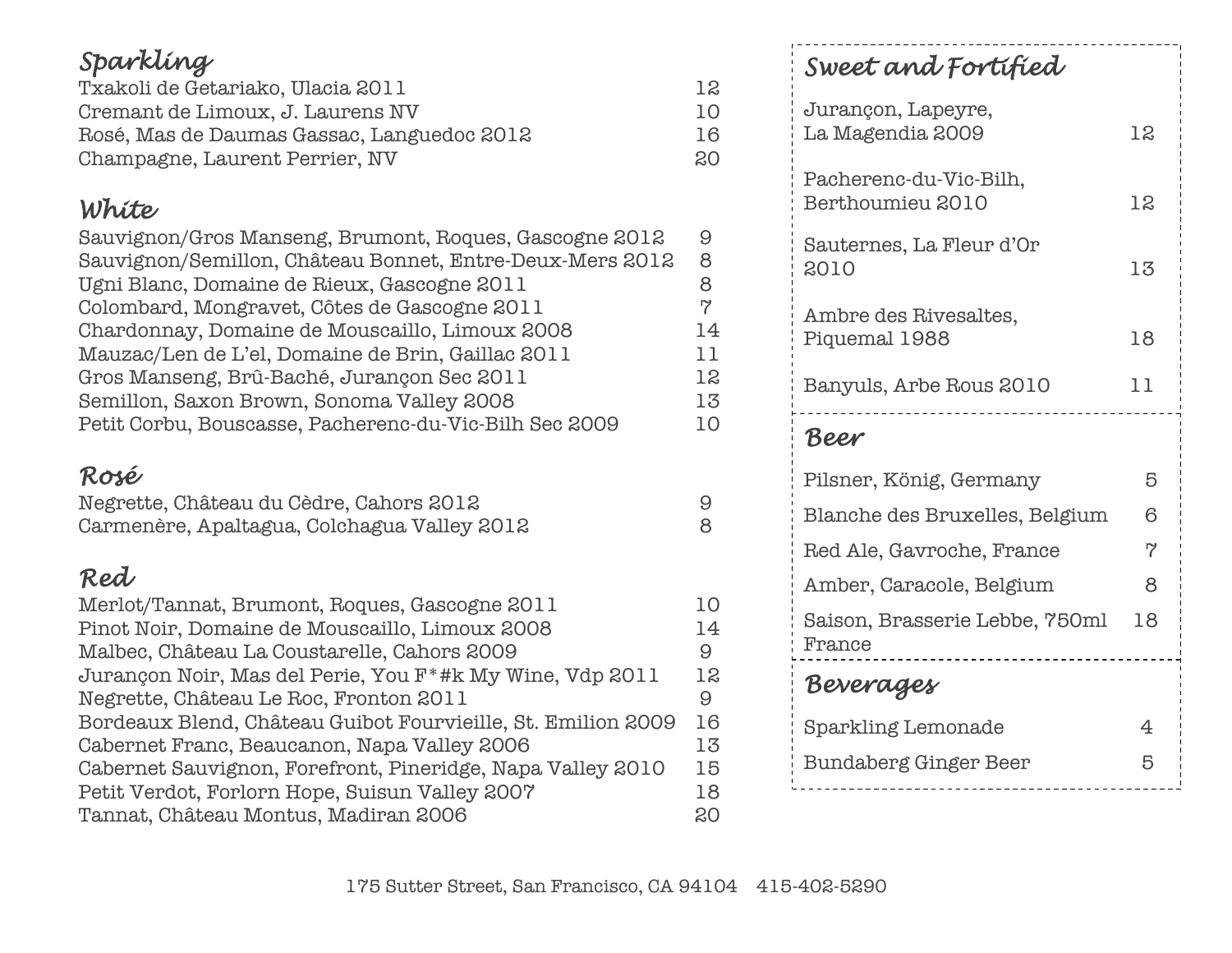## *SWEET*

| Jurançon, Cauhapé, Quintessence du Petit Manseng 2006       |       | 325 |
|-------------------------------------------------------------|-------|-----|
| Jurançon, Clos Lapeyre, La Magendia 2009                    | 375ml | 36  |
| Jurançon, Clos Guirouilh 2011                               |       | 58  |
| Jurançon, Didier Dageneau, Babylon 2007                     |       | 208 |
| Muscat de Lunel, Château Tour de Farges 2011                |       | 36  |
| Pacherenc-du-Vic-Bilh, Berthoumieu, Symphonie 2010 500ml 38 |       |     |
| Sauternes, Château D'Yquem 1998                             |       | 620 |
| Sauternes, Château Gilette 1983                             |       | 368 |
| Sauternes, Château La Fleur d'Or 2010                       | 375ml | 34  |
| Sauternes, Château les Justices 2006                        |       | 80  |
| Sauternes, Château Romieu-Lacoste 2009                      | 375ml | 40  |
| Sauternes, Château Suduiraut 2000                           |       | 115 |

## *FORTIFIED*

| Ambre des Rivesaltes, Piquemal 1988         |          | 60  |
|---------------------------------------------|----------|-----|
| Ambre des Rivesaltes, Domaine Fontanel 2000 |          | 40  |
| Banyuls, Arbe-Rous 2010                     |          | .34 |
| Banyuls, Domaine La Tour Vieille 2011       | 500ml 40 |     |
| Floc de Gascogne, Labaude NV                |          | 38  |
| Muscat des Rivesaltes, Piquemal 2011        |          | -30 |
| Pineau des Charentes, Pineau François NV    |          | 45  |





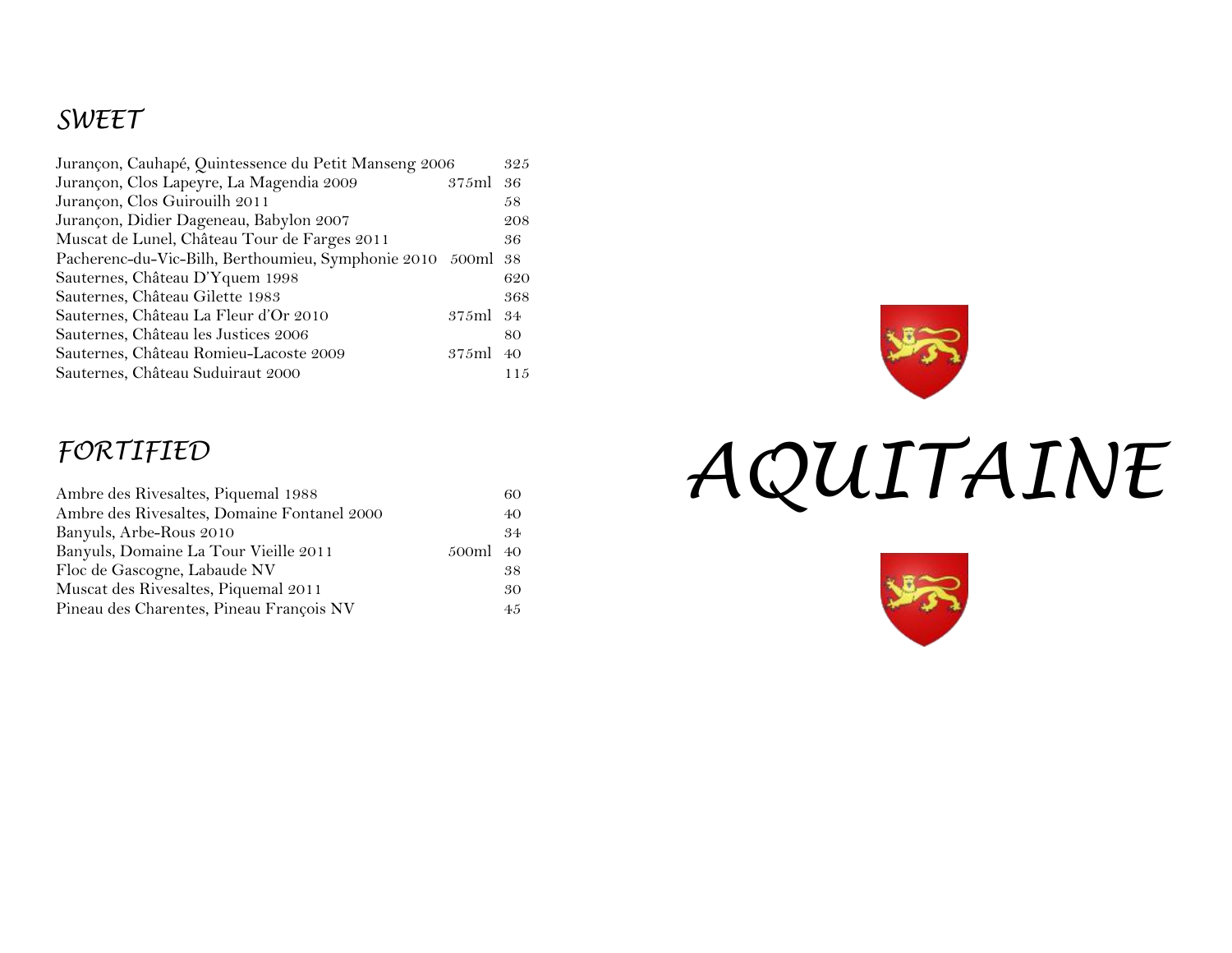#### *AQUITAINE STORY*

 The history of Aquitaine is really a story of a struggle for love and power. While most would assume that power struggles center around men and their egos, this story, in fact, is about a woman; Eleanor of Aquitaine. The life of this dynamic woman changed the course of the wine world forever.

At the young age of 15, Eleanor married Louis VII, the King of France. With the commencement of this marriage, she gained control of a large territory, from the River Loire to the Pyrenees Mountains.

By the age of 19, Eleanor grew quite comfortable and confident in her role as the Queen of France. So much so that she and 300 female crusaders dressed in full armor ready to fight for their beliefs.

After a few years, Eleanor grew distant from her husband in both political and ideological beliefs. In addition, Louis VII's expectation of having a son never came to fruition thus leading to the annulment of their marriage.

Less than one year after separating from Louis VII, Eleanor of Aquitaine, at age 30, found and married her second love, Henry II, who eventually became the King of England. This marriage between Eleanor and Henry II solidified the relationship between the Aquitaine region and England. Aquitaine and its surrounding areas, especially Gaillac and Bergerac, although shipped from Bordeaux, became the chief export wines from France and consequently, England became the world's top importer and consumer of Aquitaine wines. It wasn't until the late 1700's that Bordeaux's wines were anywhere near the quality of those from Aquitaine.

The grapes of the Aquitaine and Bordeaux regions eventually spread throughout the winegrowing world reaching all the way to South America and the United States, making them the most recognized varieties across the globe. Even Thomas Jefferson was a well-known Bordeaux aficionado.

So with this very brief and truncated history, Aquitaine and its inheritors have given this precious gift of wine for us to enjoy!

## *CARMÉNÈRE*

#### *CHILE*

| Antiyal, Maipo Valley 2011            | 96. |
|---------------------------------------|-----|
| Axel, Colchagua Valley 2008           | 32  |
| Grial, Colchagua Valley 2008          | 100 |
| Koyle, Reserva, Colchagua Valley 2011 | 28  |
| Kuyen, Maipo Valley 2010              | 46. |

#### *PETIT VERDOT*

#### *UNITED STATES AND SOUTHERN HEMISPHERE*

| Beaucanon, M Cuvée, Napa Valley 2010             | 55  |
|--------------------------------------------------|-----|
| Finca La Anita, Mendoza 2006                     | 60  |
| Forlorn Hope, Gascony Cadets, Suisun Valley 2007 | 58. |
| Von Siebenthal, Toknar, Aconcagua Valley 2007    | 120 |

### *"OTHER GRAPES"*

| Pinot Noir, Domaine de Mouscaillo, Limoux 2008             | 35  |
|------------------------------------------------------------|-----|
| Pinot Noir, Camus-Bruchon, Bourgogne 2010                  | 42  |
| Pinot Noir, Domaine Michel Gros, Vosne-Romanée 2010        | 115 |
| Pinot Noir, Knez, Demuth Vineyard, Anderson Valley 2010    | 66  |
| Pinot Noir, Anthill Farms, Campbell Ranch, Sonoma Cst 2010 | 90  |
| Garnacha, Arrels, Clos Oblidat, Montsant 2007              | 45  |
| GSM/Cinsault/Carignan, Mas Champart, Saint Chinian 2010    | 38  |
| Syrah/Carignane/Grenache, Sainte Eugénie, Corbières 2010   | 30  |
| Syrah, Arnot-Roberts, Sonoma Coast 2011                    | 63  |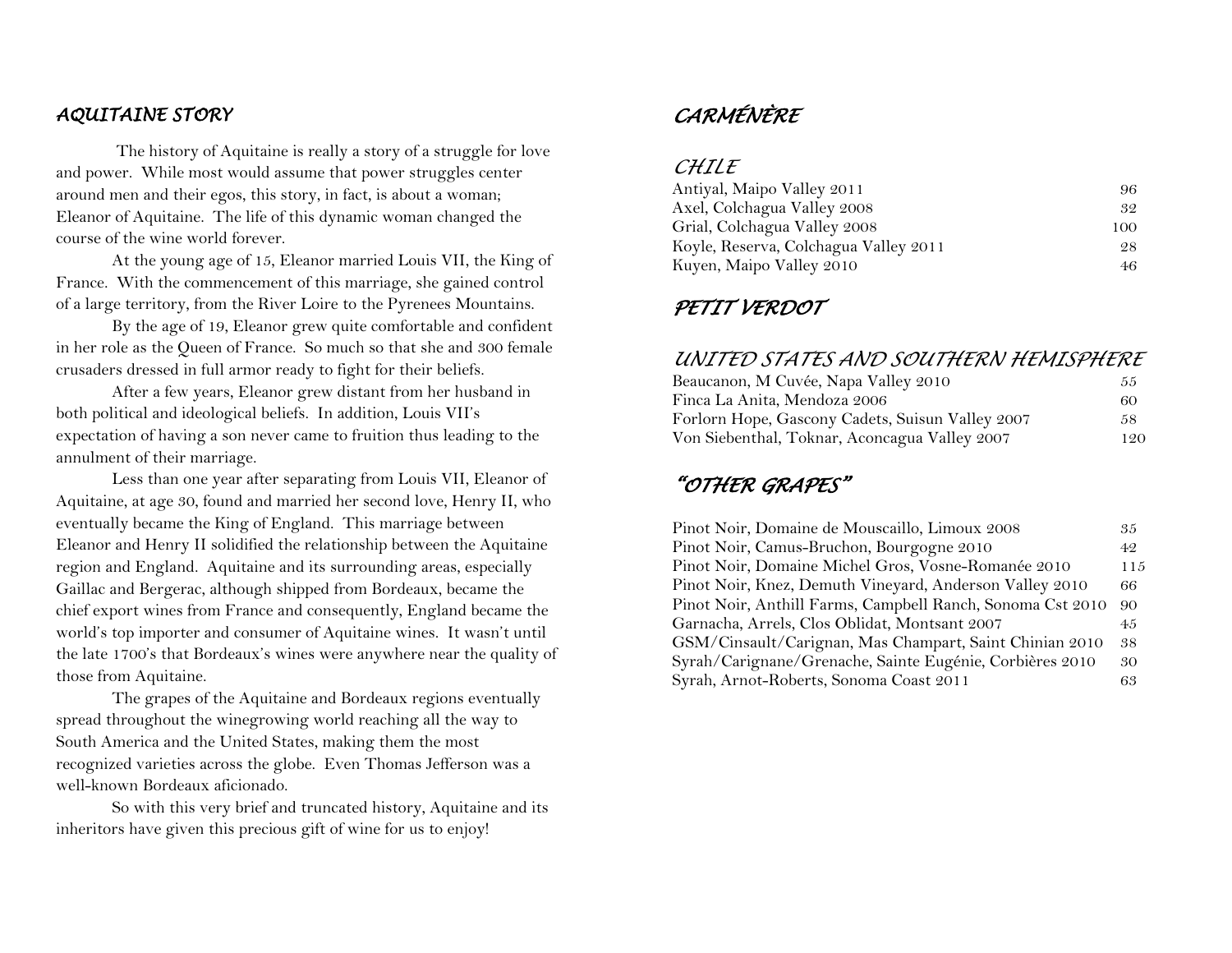## *CABERNET FRANC*

#### *LOIRE VALLEY AND ITALY*

| Bourgueil, Domaine de la Chanteleuserie, Les Alouettes 2011 | 26  |
|-------------------------------------------------------------|-----|
| Bourgueil, Catherine & Pierre Breton, Clos Senechal 2010    | 50  |
| Chinon, Couly Dutheil, Baronnie Madeline 1976               | 120 |
| Chinon, Couly Dutheil, Clos de L'Echo 1983                  | 100 |
| Saumur-Champigny, Château du Hureau 2010                    | 28  |
| Friuli, Villa Locatelli, 2010                               | 36  |

#### *UNITED STATES AND SOUTHERN HEMISPHERE*

| Beaucanon, L Cuvée, Napa Valley 2006           | 42 |
|------------------------------------------------|----|
| Januik, Weinbau Vineyard, Columbia Valley 2010 | 60 |
| Peñalolen, Colchagua Valley 2010               | 32 |
| Ravines, Finger Lakes 2009                     | 40 |

## *MERLOT*

#### *UNITED STATES AND ITALY*

| Cain Cuvée, Napa Valley, NV 9         | .57 |
|---------------------------------------|-----|
| Freemark Abbey, Napa Valley 2010      | 44  |
| Robert Sinskey, POV, Napa Valley 2009 | 65  |
| Tamarack, Columbia Valley 2009        | 48  |
| Toros, Collio 2010                    | 85  |

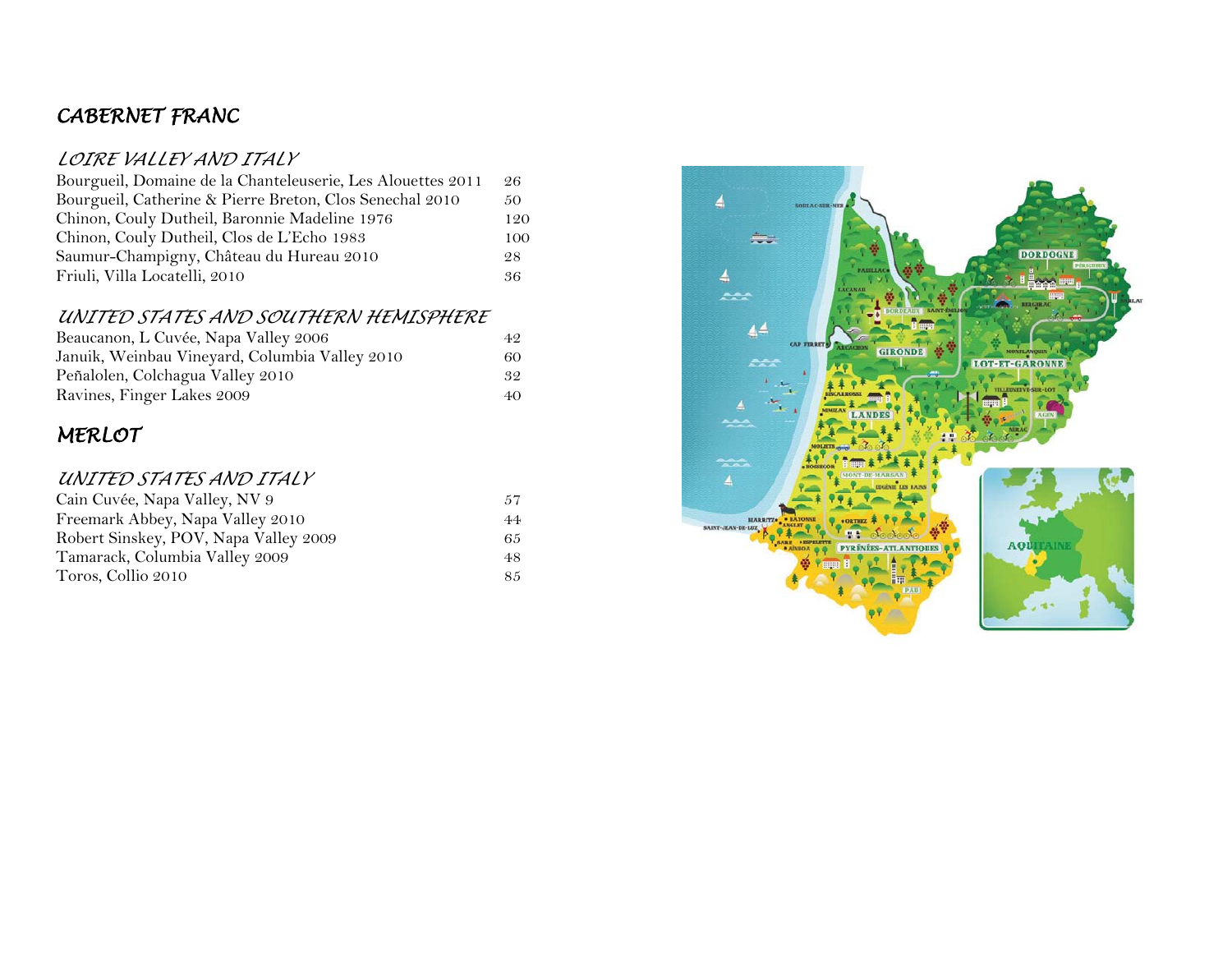## *WINES BY THE GLASS*

#### *SPARKLING*

| Txakoli de Getariako, Ulacia 2011          | 12 |
|--------------------------------------------|----|
| Cremant de Limoux, J. Laurens NV           | 10 |
| Rosé, Mas de Daumas Gassac 2012            | 16 |
| Champagne, Canard-Duchene, Cuvée Leonie NV | 20 |

#### *WHITE*

| Sauvignon/Gros Manseng, Brumont, Roques, Gascogne 2012   | 9  |
|----------------------------------------------------------|----|
| Sauvignon/Semillon, Château Bonnet, Entre-Deux-Mers 2012 | 8  |
| Ugni Blanc, Domaine de Rieux, Gascogne 2011              | 8  |
| Chardonnay, Domaine de Mouscaillo, Limoux 2008           | 14 |
| Mauzac/Len de L'el, Domaine de Brin, Gaillac 2011        | 11 |
| Gros Manseng, Brû-Baché, Jurançon Sec 2011               | 12 |
| Semillon, Saxon Brown, Sonoma Valley 2008                | 13 |
| Colombard, Mongravet, Côtes de Gascogne 2011             |    |
| Petit Corbu, Bouscasse, Pacherenc-du-Vic-Bilh Sec 2009   | 10 |
|                                                          |    |

#### *ROSÉ*

| Negrette, Château du Cèdre, Cahors 2012     |  |
|---------------------------------------------|--|
| Carmenère, Apaltagua, Colchagua Valley 2012 |  |

#### *RED*

| Merlot/Tannat, Brumont, Roques, Gascogne 2011                | 10 |
|--------------------------------------------------------------|----|
| Pinot Noir, Domaine de Mouscaillo, Limoux 2008               | 14 |
| Malbec Château La Coustarelle, Cahors 2009                   |    |
| Jurançon Noir, Mas del Perie, "You F*#k My Wine" VdP 2011    | 12 |
| Negrette, Château Le Roc, Fronton 2011                       | 9  |
| Bordeaux Blend, Château Guibot Fourvieille, St. Emilion 2009 | 16 |
| Cabernet Franc, Beaucanon, Napa Valley 2006                  | 13 |
| Cabernet Sauvignon, Forefront, Pineridge, Napa Valley 2010   | 15 |
| Petit Verdot, Forlorn Hope, Suisun Valley 2007               | 18 |
| Tannat, Château Montus, Madiran 2006                         | 20 |

## *MERLOT AND CABERNET FRANC*

#### *BORDEAUX--RIGHT BANK*

| Bordeaux, Château Les Arromans 2010                  | 27  |
|------------------------------------------------------|-----|
| Bordeaux Supérieur, Château Carbonneau, Sequoia 2010 | 23  |
| Bordeaux Supérieur, Château de Cugat 2010            | 25  |
| Bordeaux Supérieur, Château du Prieur Reserve 2010   | 22  |
| Bordeaux Supérieur, Cru Monplaisir 2010              | 30  |
| Bordeaux Supérieur, Château Sainte Marie 2009        | 29  |
| Côtes de Bourg, Château Falfas 2009                  | 40  |
| Canon-Fronsac, Château Canon 2005                    | 70  |
| Côtes de Castillon, Château Clos L'Eglise 2005       | 68  |
| Lalande-de-Pomerol, Château Haut-Goujon 2009         | 56  |
| Pomerol, Château Certan de May 2008                  | 168 |
| Pomerol, Château Certan Marzelle 2006                | 122 |
| Lussac-Saint-Émilion, Château de Bellevue 2000       | 60  |
| Saint-Émilion, Château Angélus 1993                  | 238 |
| Saint-Émilion, Château Beard La Chapelle 2009        | 75  |
| Saint-Émilion, Château Berliquet 2000                | 125 |
| Saint-Emilion, Château Canon-La-Gafffelière 2000     | 240 |
| Saint-Émilion, Château Guibot Fourvieille 2009       | 42  |
| Saint-Émilion, Château Lassegue 2007                 | 110 |
| Saint-Émilion, Château Magdelaine 2006               | 158 |
| Saint-Émilion, Château Faugères, Péby 2005           | 260 |
| Saint-Émilion, Virgine de Valandraud 2005            | 115 |
| Saint-Foye-de-Bordeaux, Château Martet 2007          | 70  |

#### *SOUTHWEST FRANCE*

| Bergerac, Château Tours des Gendres 2010                       | 28  |
|----------------------------------------------------------------|-----|
| Buzet, Lionel Osmin & Cie 2009                                 | 30  |
| Côtes du Marmandais, Élian da Ros, Vignoble d'Elian 2010       | -38 |
| Côtes du Marmandais, Élian da Ros, Le vin est une fête 2011 31 |     |
| Coteaux du Quercy, Les Hauts Lastour 2009                      | 22  |
| Vin de Pays, La Grange de Quatre Sous 2006                     | 40  |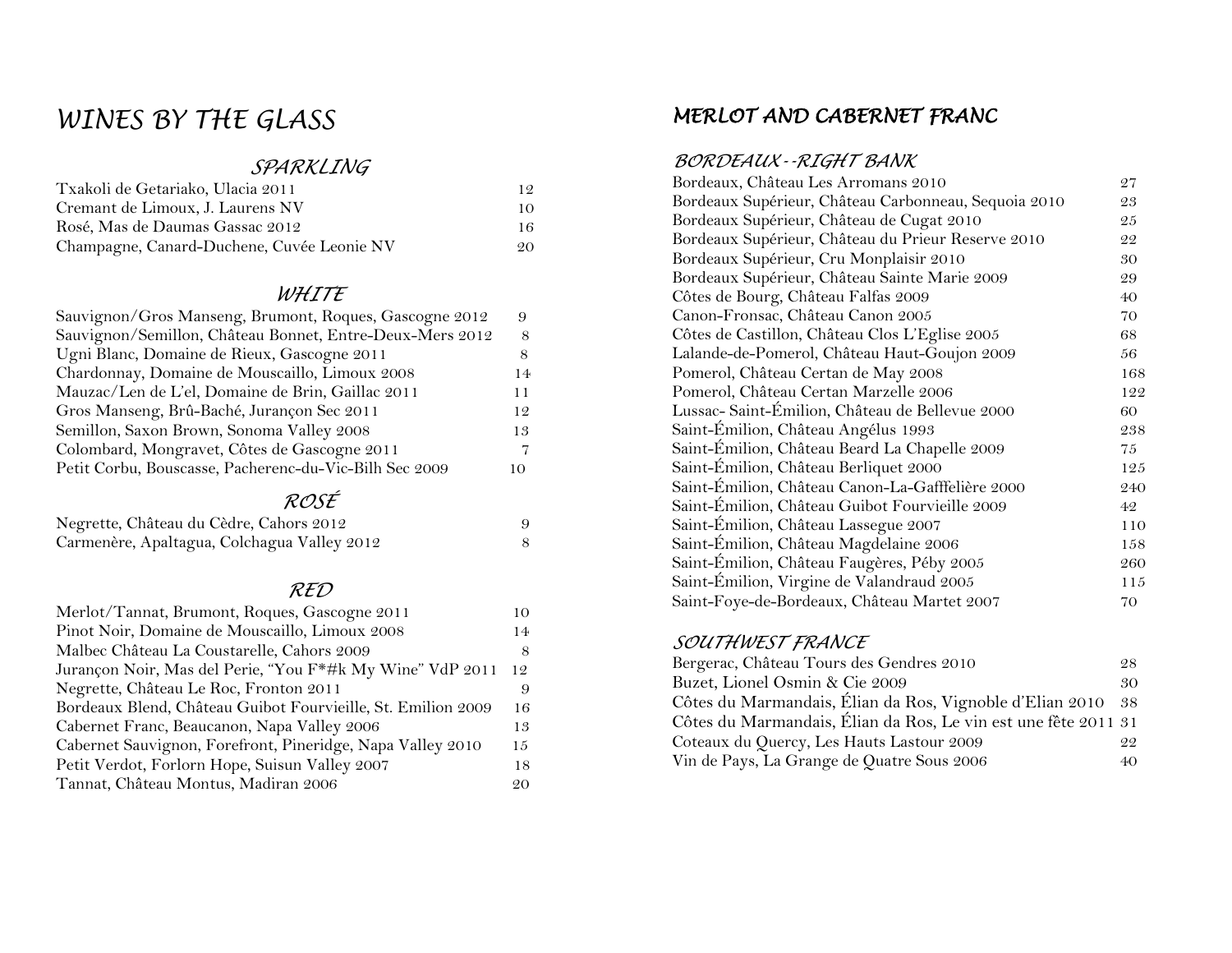#### *SOUTH FRANCE*

| Bergerac, Château Poulvere 2010        | 25  |
|----------------------------------------|-----|
| Vin de Pays, Mas de Daumas Gassac 2007 | 80. |
| Vin de Pays, Mas de Daumas Gassac 2010 | 78. |
| Vin de Pays, Domaine de Trevallon 2008 | 75  |

#### *ITALY*

| Casa Brancaia, Ilatraia, Maremma Toscana 2009 | 89. |
|-----------------------------------------------|-----|
| Gaja, Sito Moresco, Piedmont 2006             | 120 |
| Villa Capodilista, Colli Eugenei, Veneto 2007 | 46  |
| Irenèo, Colli Eugenei, Veneto 2009            | 60  |

#### *UNITED STATES AND SOUTHERN HEMISPHERE*

| Andrew Will, Champoux Vineyard, Columbia Valley 2009   | 112 |
|--------------------------------------------------------|-----|
| Caymus, Special Selection, Napa Valley 2010            | 212 |
| Domus Aurea, Clos Quebrada de Macul, Maipo Valley 2008 | 84  |
| Feather, Longshadows, Columbia Valley 2007             | 96  |
| Forefront, Pine Ridge, Napa Valley 2010                | 40  |
| Freemark Abbey, Sycamore Vineyard, Napa Valley 2005    | 135 |
| Januik, Columbia Valley 2010                           | 54  |
| Jordan, Alexander Valley 2002                          | 140 |
| Laurel Glen, Counterpoint, Sonoma Mountain 2009        | 58  |
| Mario Perelli-Minetti, Napa Valley 2008                | 38  |
| Philip Togni, Tanbark Hill Vineyard, Napa Valley 2008  | 80  |
| Quintessa, Rutherford, Napa Valley 2009                | 225 |
| Ridge, Estate, Santa Cruz Mountains 2009               | 76  |
| Speratus, Napa Valley 2008                             | 63  |
|                                                        |     |

## *SPARKLING WINE*

| Couly-Dutheil, Cabernet Franc, Brut de Franc, Chinon NV | 38 |
|---------------------------------------------------------|----|
| J. Vineyards, Cuvée 20, Russian River Valley NV         | 40 |
| J. Laurens, Cremant de Limoux NV                        | 30 |
| Saint Hilaire, Blanquette de Limoux NV                  | 25 |
| Maison Vergnes, Blanquette de Limoux NV                 | 28 |
| Maison Vergnes, Methode Ancestrale NV                   | 34 |

## *CHAMPAGNE*

| Agrapart & Fils, Les 7 Crus, Blanc de Blancs NV | 74  |
|-------------------------------------------------|-----|
| Canard-Duchene, Cuvée Leonie NV                 | 63  |
| Diebolt-Vallois, Blanc de Blancs NV             | 80  |
| Henriot, Brut Souverain NV                      | 79  |
| J. Lassalle, Cuvée Angeline 2007                | 122 |
| Jacquesson 736 NV                               | 120 |
| <b>Laurent Perrier NV</b>                       | 70  |
| Monthuys NV                                     | 50  |
| Roederer, Brut Premiere NV                      | 73  |

# *ROSÉ*

| Billecart-Salmon NV                       | 140 |
|-------------------------------------------|-----|
| Bollinger, Grande Année 2004              | 350 |
| Domaine de Martinolles, Cremant de Limoux | 38. |
| Paul Bara NV                              | 104 |
| Mas de Daumas Gassac, Languedoc 2011      | 49. |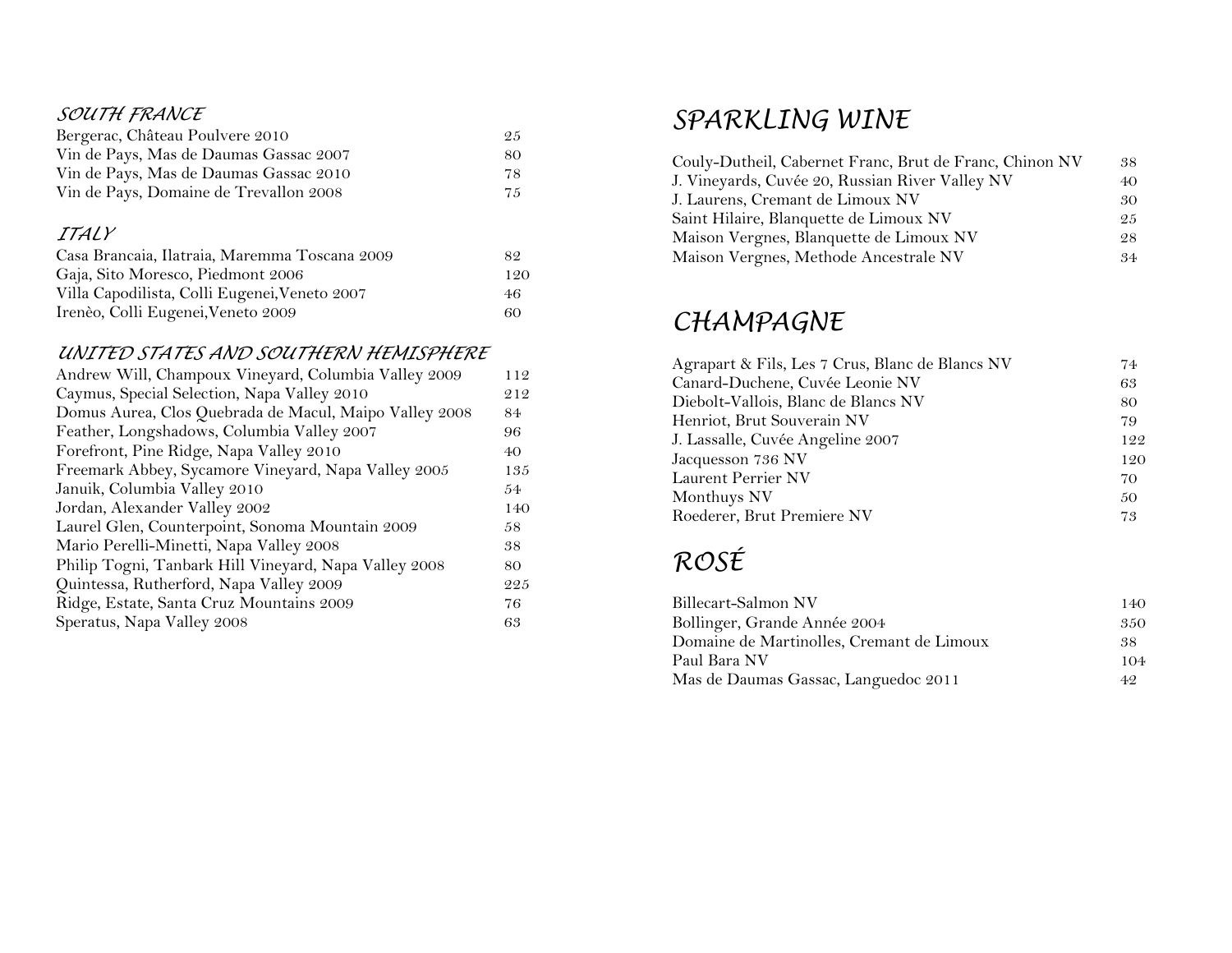# *WHITE*

## *SAUVIGNON BLANC/SEMILLON/ MUSCADELLE*

#### *BORDEAUX AND SOUTHWEST FRANCE*

| Bordeaux, Château de Bellevue, Sauvignon Gris 2011         | 34  |
|------------------------------------------------------------|-----|
| Bordeaux Supérieur, Domaine Parenchere 2011                | 26  |
| Bordeaux Supérieur, Château la Commanderie de Queyret 2011 | 22  |
| Margaux, Château Margaux, Pavillon Blanc 2005              | 208 |
| Entre-Deux-Mers, Château Bonnet 2012                       | 22  |
| Entre-Deux-Mers, Château Sainte Marie Madlys 2007          | 32  |
| Graves, Château Coustaut 2011                              | 28  |
| Graves, Château Graville-Lacoste 2012                      | 30  |
| Pessac-Léognan, Château Carbonnieux 2008                   | 94  |
| Bergerac, Château Poulvere 2011                            | 20  |
| Côtes de Gascogne, Domaine La Hitaire 2011                 | 24  |

## *SAUVIGNON BLANC*

#### *LOIRE VALLEY*

| Sancerre, Domaine Thomas 2011                   | 46 |
|-------------------------------------------------|----|
| Pouilly-Fumé, Regis Minet, Vieilles Vignes 2011 | 38 |

#### *UNITED STATES AND SOUTHERN HEMISPHERE*

| Capture, Napa Valley 2011                    | 45 |
|----------------------------------------------|----|
| Kingston, Cariblanco, Casablanca Valley 2011 | 28 |
| Sileni, Marlborough 2011                     | 30 |

## *SEMILLON*

#### *UNITED STATES AND SOUTHERN HEMISPHERE*

| Ricardo Santos, Mendoza 2012                           | 34 |
|--------------------------------------------------------|----|
| Saxon Brown, Santinamaria Vineyard, Sonoma Valley 2008 | 35 |
| Torbreck, Barossa Valley 2010                          | 36 |

## *CABERNET SAUVIGNON BLENDS*

#### *BORDEAUX--LEFT BANK*

| Bordeaux, Ducourt 2009                            | 26  |
|---------------------------------------------------|-----|
| Mèdoc, Château Saint-Aubin 2009                   | 35  |
| Mèdoc, Château Poitevin, Cru Bourgeois 2008       | 38  |
| Haut-Mèdoc, Château Bernadotte 2004               | 48  |
| Haut-Mèdoc, Château du Moulin Rouge 2010          | 45  |
| Côtes de Bourg, Château Falfas, Le Chevalier 2006 | 70  |
| Saint-Estèphe, Cos d'Estournel 2007               | 248 |
| Saint-Estèphe, Château Meyney 1988                | 160 |
| Saint-Estèphe, Château Moulin Delille 2009        | 50  |
| Saint-Estèphe, Château de Pez 2007                | 80  |
| Saint-Estèphe, Château Phélan-Ségur 1989          | 180 |
| Pauillac, Château Tour du Roc Milon 2009          | 75  |
| Saint-Julien, Château Branaire-Ducru 2008         | 130 |
| Saint-Julien, Clos du Marquis 1986                | 195 |
| Saint-Julien, Clos du Marquis 2001                | 165 |
| Saint-Julien, Château Gruaud-Larose 1995          | 258 |
| Saint-Julien, Château Gruaud-Larose 1998          | 235 |
| Saint-Julien, Château Gruaud-Larose 2000          | 225 |
| Saint-Julien, Château Leoville-Las-Cases 2005     | 630 |
| Margaux, Château Brane-Cantenac 2000              | 190 |
| Margaux, Château des Eyrins 2010                  | 100 |
| Margaux, Charmes de Kirwan 2009                   | 90  |
| Margaux, Château Malescot Saint-Exupery 2001      | 210 |
| Margaux, Château Prieure-Lichine 2001             | 160 |
| Graves, Château Le Bonnat 2009                    | 38  |
| Graves, Château Respide-Médeville 2010            | 52  |
| Pessac-Léognan, Château Haut-Bailly 1998          | 150 |
| Pessac-Léognan, Château Haut-Bailly 2000          | 195 |
| Pessac-Léognan, Domaine Chevalier 1998            | 200 |
| Pessac-Léognan, Château Pape-Clement 1998         | 250 |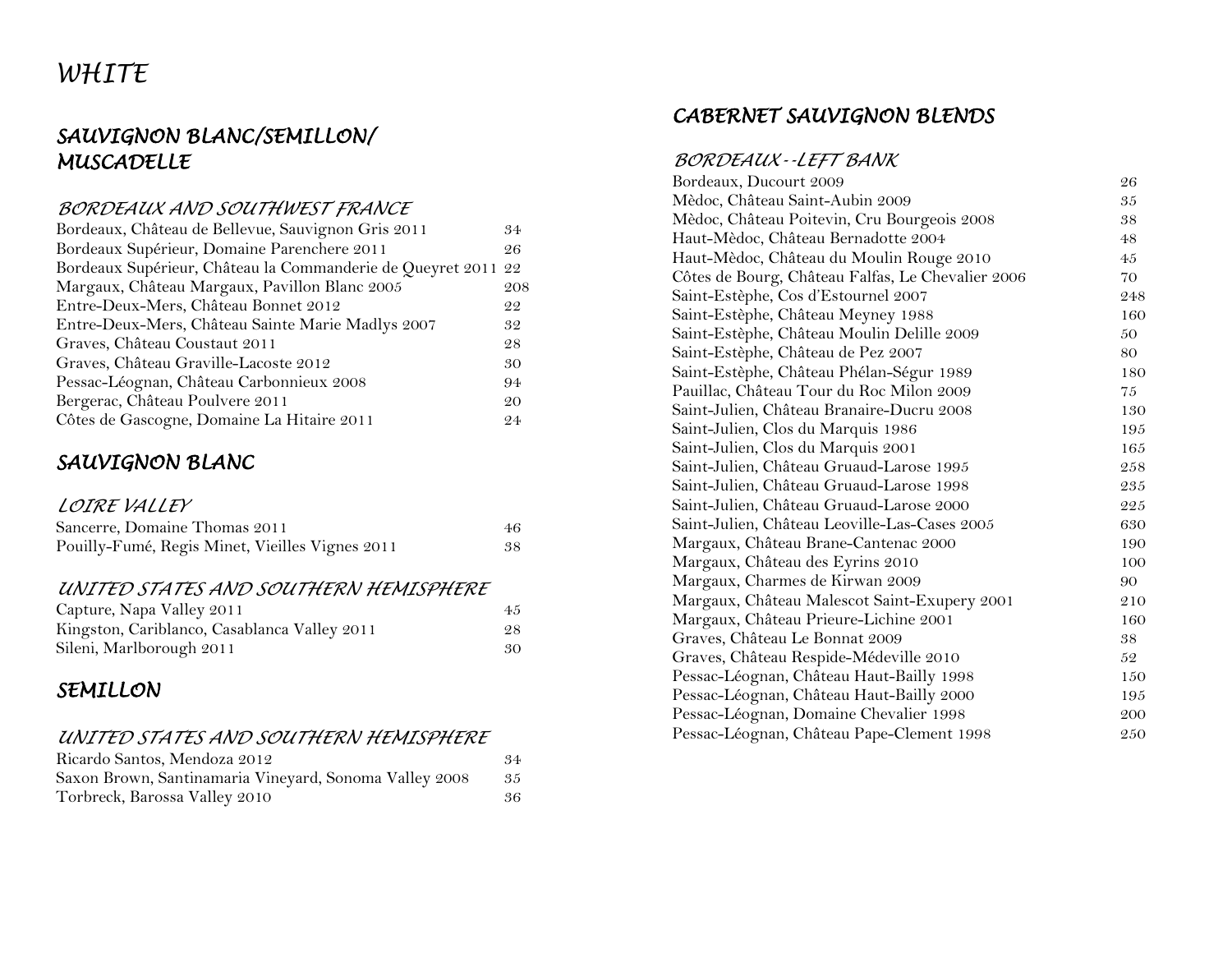## *NEGRETTE*

#### *FRONTON*

| Château Le Roc, La Folle Noire D'Ambat 2011 | 94  |
|---------------------------------------------|-----|
| Château Cahuzac 2010                        | 99. |
| Domaine Flotis 2009                         | -31 |

## *TANNAT*

#### *MADIRAN*

| Château Barrejat 2010                           | 25  |
|-------------------------------------------------|-----|
| Château Montus 2005                             | 75  |
| Château Montus 2006                             | 70  |
| Château Peyros 2006                             | 27  |
| Chapelle Lenclos 2008                           | 42  |
| Domaine Berthoumieu, Cuvée Charles de Batz 2009 | .34 |
| Domaine Fitere 2009                             | 22  |
| Domaine Labranche Laffont, Vieilles Vignes 2008 | 54  |

#### *IROULÉGUY*

| Domaine Etxegaraya 2010            | 40 |
|------------------------------------|----|
| Herri Mina 2009                    | 42 |
| Maison Arretxea 2010               | 48 |
| Maison Arretxea, Cuvée Haitza 2006 | 70 |
| Maison Arretxea, Cuvée Haitza 2010 | 65 |
| CÂTES DE CASCOCAIE                 |    |

#### *CÔTES DE GASCOGNE*

| Brumont, Roques 2011                   |    |
|----------------------------------------|----|
| Domaine Chiroulet, Grande Reserve 2009 | 34 |

### *UNITED STATES AND SOUTHERN HEMISPHERE*

| Don Rodolfo, Viña Cornejo Costas, Cafate Valley, Salta 2007 | -30 |
|-------------------------------------------------------------|-----|
| Pueblo del Sol, Reserva, Juanico Region 2012                | .34 |
| Y Rousseau, Russian River Valley 2011                       | .58 |

### *UGNI BLANC/COLOMBARD*

#### *CÔTES DE GASCOGNE*

| Domaine Chiroulet, Terres Blanches 2011 | 24 |
|-----------------------------------------|----|
| Domaine de Pouy 2011                    | 22 |
| Domaine de Rieux 2011                   | 22 |
| Domaine Tariquet, Clasique 2012         | 22 |
| Haut-Marín, Cuvée Marine 2011           | 22 |
| Montgravet 2011                         | 20 |

### *COLOMBARD*

#### *UNITED STATES*

| . |                                       |  |
|---|---------------------------------------|--|
|   | Y Rousseau, Russian River Valley 2011 |  |

## *GROS MANSENG/PETIT MANSENG/ PETIT CORBU*

#### *CÔTES DE GASCOGNE*

| Brumont, Roques 2012                   |    |
|----------------------------------------|----|
| Domaine Chiroulet, La Côte d'Heux 2011 | 24 |

### *IROULÉGUY*

| Herri Mina 2009      | 42 |
|----------------------|----|
| Maison Arretxea 2011 | 65 |

#### *JURANÇON SEC*

| Charles Hours, Cuvée Marie 2011        | 35  |
|----------------------------------------|-----|
| Château Jolys, Cuvée Pauline 2009      | 42  |
| Clos Guirouilh, Le Peïrine 2011        | 4.5 |
| Clos Lapeyre 2010                      | 24  |
| Domaine Brû-Baché 2011                 | 28  |
| Domaine Cauhapé, Chant des Vignes 2011 | 25  |

#### *PACHERENC DU VIC BILH SEC*

| Château Bouscasse 2009         | 9.8 |
|--------------------------------|-----|
| Domaine Berthoumieu 2010       | 97  |
| Domaine Labranche Laffont 2010 | QQ  |